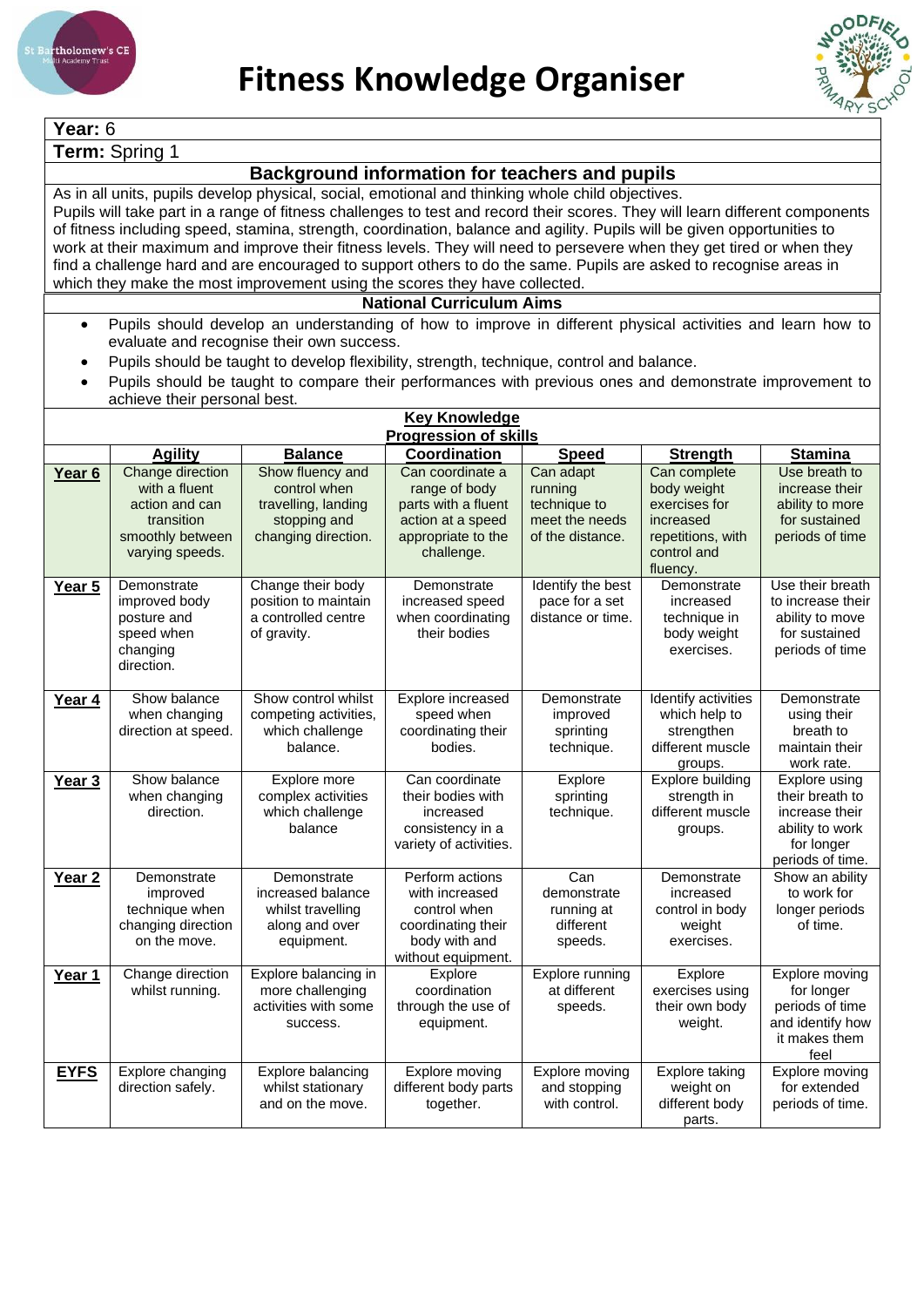| <b>Whole child Skills</b>                                                                           |                                                                                                                  |                                                                                                                         |                  |  |  |  |  |  |
|-----------------------------------------------------------------------------------------------------|------------------------------------------------------------------------------------------------------------------|-------------------------------------------------------------------------------------------------------------------------|------------------|--|--|--|--|--|
| Physical                                                                                            | Social                                                                                                           | Emotional                                                                                                               | Thinking         |  |  |  |  |  |
| Strength                                                                                            | Supporting others<br>$\bullet$                                                                                   | Perseverance<br>$\bullet$                                                                                               | Analysing scores |  |  |  |  |  |
| Speed                                                                                               | Working collaboratively                                                                                          | Determination<br>$\bullet$                                                                                              |                  |  |  |  |  |  |
| Power<br>٠                                                                                          |                                                                                                                  |                                                                                                                         |                  |  |  |  |  |  |
| Agility<br>٠                                                                                        |                                                                                                                  |                                                                                                                         |                  |  |  |  |  |  |
| Coordination<br>$\bullet$                                                                           |                                                                                                                  |                                                                                                                         |                  |  |  |  |  |  |
| <b>Balance</b>                                                                                      |                                                                                                                  |                                                                                                                         |                  |  |  |  |  |  |
| Stamina                                                                                             |                                                                                                                  |                                                                                                                         |                  |  |  |  |  |  |
|                                                                                                     | <b>Links to other National Curriculum subjects</b>                                                               |                                                                                                                         |                  |  |  |  |  |  |
| <b>English</b>                                                                                      |                                                                                                                  |                                                                                                                         |                  |  |  |  |  |  |
|                                                                                                     | Learning of key vocabulary - Coordination, personal, technique, agility, stamina, continuous                     |                                                                                                                         |                  |  |  |  |  |  |
|                                                                                                     | Reading task cards and following instructions                                                                    |                                                                                                                         |                  |  |  |  |  |  |
| <b>Maths</b>                                                                                        |                                                                                                                  |                                                                                                                         |                  |  |  |  |  |  |
| $\bullet$                                                                                           | Recording data on a record sheet                                                                                 |                                                                                                                         |                  |  |  |  |  |  |
|                                                                                                     | Analysing data to discover areas that show the most improvement                                                  |                                                                                                                         |                  |  |  |  |  |  |
|                                                                                                     | Using stopwatches to time a partner in fitness challenges                                                        |                                                                                                                         |                  |  |  |  |  |  |
|                                                                                                     | Placing cones set distances apart                                                                                |                                                                                                                         |                  |  |  |  |  |  |
| <b>Science</b>                                                                                      |                                                                                                                  |                                                                                                                         |                  |  |  |  |  |  |
| $\bullet$                                                                                           | Understanding that humans have different components of fitness                                                   |                                                                                                                         |                  |  |  |  |  |  |
|                                                                                                     | Exploring exercises to develop different areas of fitness                                                        |                                                                                                                         |                  |  |  |  |  |  |
|                                                                                                     | Learning about muscles and what they are used for                                                                |                                                                                                                         |                  |  |  |  |  |  |
|                                                                                                     | <b>Key Vocabulary</b>                                                                                            |                                                                                                                         |                  |  |  |  |  |  |
|                                                                                                     | Prior vocabulary - distance, strength, balance, accurately, control, technique, progress, muscle, co-ordination, |                                                                                                                         |                  |  |  |  |  |  |
|                                                                                                     | stamina, healthy, agility, momentum, drive, rhythm, power                                                        |                                                                                                                         |                  |  |  |  |  |  |
|                                                                                                     | New Vocabulary - generate force, continuous, measure, flexibility, analyse, record                               |                                                                                                                         |                  |  |  |  |  |  |
|                                                                                                     | <b>Teacher Glossary</b>                                                                                          |                                                                                                                         |                  |  |  |  |  |  |
| <b>Agility</b><br><b>Balance</b>                                                                    |                                                                                                                  | The ability to change direction quickly and easily.<br>The ability to stay upright or stay in control of body movement. |                  |  |  |  |  |  |
| <b>Coordination</b>                                                                                 |                                                                                                                  | The ability to more two or more body parts at the same time, under control, smoothly and                                |                  |  |  |  |  |  |
|                                                                                                     | efficiently.                                                                                                     |                                                                                                                         |                  |  |  |  |  |  |
| <b>Stamina</b>                                                                                      | The ability to move for sustained periods of time.                                                               |                                                                                                                         |                  |  |  |  |  |  |
| <b>Power</b>                                                                                        | Speed and strength combined.                                                                                     |                                                                                                                         |                  |  |  |  |  |  |
| Key questions                                                                                       |                                                                                                                  |                                                                                                                         |                  |  |  |  |  |  |
|                                                                                                     | Can you notice a difference in how exercise makes you feel physically?                                           |                                                                                                                         |                  |  |  |  |  |  |
| Can you describe what your body feels like after an event?                                          |                                                                                                                  |                                                                                                                         |                  |  |  |  |  |  |
| Can you notice a change in your heart rate?<br>$\bullet$                                            |                                                                                                                  |                                                                                                                         |                  |  |  |  |  |  |
| Are there some activities that make you feel more or less tired?<br>$\bullet$                       |                                                                                                                  |                                                                                                                         |                  |  |  |  |  |  |
| What part of your body can you feel working? Do you know what muscles are being used?               |                                                                                                                  |                                                                                                                         |                  |  |  |  |  |  |
| <b>Health and safety</b>                                                                            |                                                                                                                  |                                                                                                                         |                  |  |  |  |  |  |
| Encourage the pupils to focus on their own results and to identify where they see areas to improve. |                                                                                                                  |                                                                                                                         |                  |  |  |  |  |  |
| Try to avoid pupils comparing themselves with others in the class and to work within their own      |                                                                                                                  |                                                                                                                         |                  |  |  |  |  |  |
| capabilities. All actions need to be performed with control.                                        |                                                                                                                  |                                                                                                                         |                  |  |  |  |  |  |
| <b>Remind children to:</b>                                                                          |                                                                                                                  |                                                                                                                         |                  |  |  |  |  |  |
| Remove any jewellery before the lesson.                                                             |                                                                                                                  |                                                                                                                         |                  |  |  |  |  |  |

- **Tie long hair back.**
- **Wear suitable clothing for PE to school.**